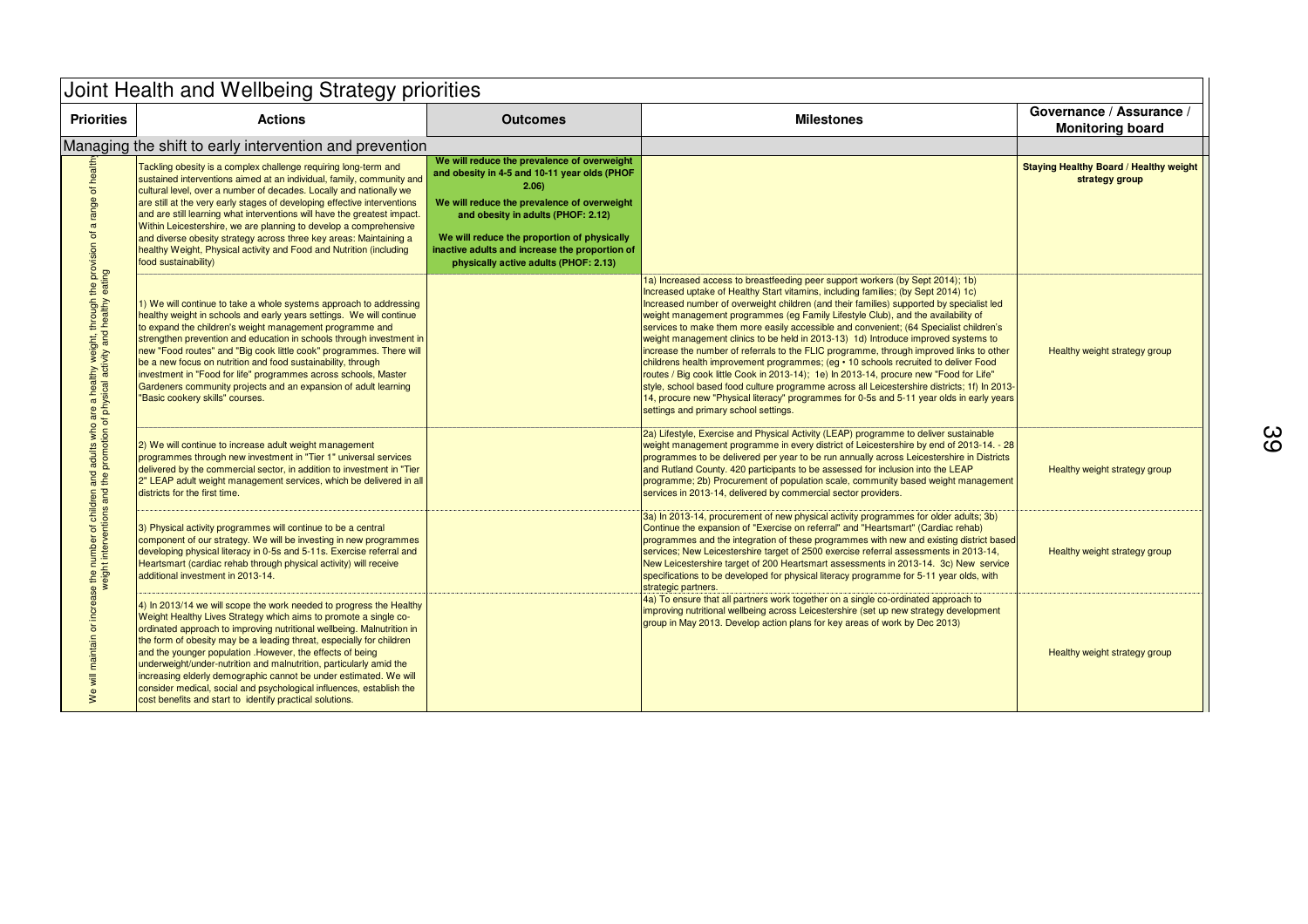|                                                     | Joint Health and Wellbeing Strategy priorities                                                                                                                                                                                                                                                                                                                                                                                                                                  |                                                                                                                                                                                       |                                                                                                                                                                                                                                                                                                                                                                                                                                                                                                                                                                                                                                                                                                                                |                                                     |  |
|-----------------------------------------------------|---------------------------------------------------------------------------------------------------------------------------------------------------------------------------------------------------------------------------------------------------------------------------------------------------------------------------------------------------------------------------------------------------------------------------------------------------------------------------------|---------------------------------------------------------------------------------------------------------------------------------------------------------------------------------------|--------------------------------------------------------------------------------------------------------------------------------------------------------------------------------------------------------------------------------------------------------------------------------------------------------------------------------------------------------------------------------------------------------------------------------------------------------------------------------------------------------------------------------------------------------------------------------------------------------------------------------------------------------------------------------------------------------------------------------|-----------------------------------------------------|--|
| <b>Priorities</b>                                   | <b>Actions</b>                                                                                                                                                                                                                                                                                                                                                                                                                                                                  | <b>Outcomes</b>                                                                                                                                                                       | <b>Milestones</b>                                                                                                                                                                                                                                                                                                                                                                                                                                                                                                                                                                                                                                                                                                              | Governance / Assurance /<br><b>Monitoring board</b> |  |
|                                                     | Managing the shift to early intervention and prevention                                                                                                                                                                                                                                                                                                                                                                                                                         |                                                                                                                                                                                       |                                                                                                                                                                                                                                                                                                                                                                                                                                                                                                                                                                                                                                                                                                                                |                                                     |  |
|                                                     | Substance misuse has a far reaching impact on individuals, families<br>and communities. To reflect this, the Substance Misuse Partnership<br>Board is 'Working together to make Leicestershire a healthier and<br>safer place by reducing the harm and inequalities caused by<br>substance misuse, in a sustainable and cost effective way.' The four that are admitted to hospital for alcohol related<br>priority outcomes of the Board relate to health and wellbeing, crime | We will increase the proportion of service<br>users that successfully complete drug<br>treatment (PHOF 2.15)<br>We will reduce the proportion of the population<br>causes (PHOF 2.18) |                                                                                                                                                                                                                                                                                                                                                                                                                                                                                                                                                                                                                                                                                                                                | HWB / Substance Misuse Partnership<br><b>Board</b>  |  |
| We will reduce the harm caused by alcohol and drugs | 1) Strategic leadership: Strengthen and re-focus the Substance<br>Misuse Partnership Board and wider strategic leadership.                                                                                                                                                                                                                                                                                                                                                      |                                                                                                                                                                                       | 1a) Review the terms of reference of the Board, including supporting structure,<br>governance arrangements and membership by 01/07/13.<br>1b) Develop a comprehensive substance misuse strategy and delivery plan, building on<br>recent needs assessment and incorporating Community Budgets alcohol delivery plan by<br>01/07/13.<br>1c) Re-establish Substance Misuse Clinical Forum to share best practice and improve join<br>up across the treatment system by 01/09/13.                                                                                                                                                                                                                                                 | Substance misuse partnership board                  |  |
|                                                     | 2) Frontline training and brief advice: Build the capacity of frontline<br>staff and extend initiatives to deliver information and brief advice<br>$(IBA)$ .                                                                                                                                                                                                                                                                                                                    |                                                                                                                                                                                       | 2a) Substance misuse awareness training rolled out to key staff groups from 01/04/13.<br>(2b) Incorporation of alcohol IBA into the NHS health checks programme from 01/07/13.<br>2c) Evaluation of Healthy Living Pharmacy (including alcohol IBA) pilot by 31/10/13, with<br>roll out across Leics from 01/11/13 if appropriate.<br>2d) Extension of NHS Making Every Contact Count (MECC) programme, including training<br>and delivery by key staff groups beyond the NHS from 01/04/13.                                                                                                                                                                                                                                   | Substance misuse partnership board                  |  |
|                                                     | 3) Shared care: Strengthen and extend arrangements for sharing<br>treatment between specialist and general practice services.                                                                                                                                                                                                                                                                                                                                                   |                                                                                                                                                                                       | 3a) Enhance the role of General Practitioners with a Special Interest in Substance Misuse<br>as a critical link between specialist and general practice services, reflected in revised<br>contract by 01/06/13.<br>3b) Revise the specification of the GP shared care scheme, including clarification of roles<br>and embedding of recovery by 01/07/13. Further review alongside alcohol IBA service by<br>31/12/13.                                                                                                                                                                                                                                                                                                          | Substance misuse partnership board                  |  |
|                                                     | 4) Recovery and reintegration: Understand existing recovery capital<br>and embed initiatives that support the recovery and reintegration of<br>substance misusers.                                                                                                                                                                                                                                                                                                              |                                                                                                                                                                                       | 4a) Undertake a review of recovery capital across the substance misuse treatment<br>system by 01/09/13.<br>4b) Implement a range of recovery initiatives, including mutual aid, self help and peer<br>mentoring, from 01/04/13.<br>4c) Embed recovery into the specification of current services, including GP shared care<br>scheme and specialist service for alcohol high impact users (individuals who regularly<br>attend acute hospitals with an alcohol specific diagnosis).                                                                                                                                                                                                                                            | Substance misuse partnership board                  |  |
|                                                     | 5) Emerging drug trends: Understand trends in legal highs (also<br>known as Novel Psychoactive Substances) and raise awareness of<br>associated risks.                                                                                                                                                                                                                                                                                                                          |                                                                                                                                                                                       | 5a) Launch Legal Highs, Lethal Lows harm minimisation campaign, with focus on night<br>time economy. Campaign including phone app, radio and online marketing and social<br>networking (Spring/Summer campaign launch 29/04/13).<br>5b) Festival and Freshers initiatives encouraging safer choices and harm minimisation<br>amongst young people, including branded material, radio and print media and events from<br>01/07/13.<br>5b) Health needs assessment of emerging drug trends in young people to inform future<br>strategy by 01/07/13.                                                                                                                                                                             | Substance misuse partnership board                  |  |
|                                                     | 6) Children, Young People and Families: Integrate substance misuse<br>prevention and early intervention initiatives into emerging children and<br>young people's service framework.                                                                                                                                                                                                                                                                                             |                                                                                                                                                                                       | 6a) Achieve clear understanding of the new structures and points of engagement with<br>CYP services (Sept 2013)<br>6b) Secure engagement of CYP management in Substance Misuse Delivery Plan<br>(September 2013) and agree specific activities with CYP Teams (Oct 2013).<br>6c) Participation in Substance Misuse training for identified staff (from Jun 2013).<br>6d) Promote and support the delivery of substance misuse in Personal and Social Health<br>Education, alongside other health priorities, through Healthy Schools programme (Sept<br>$2013$ ).<br>6e) Children's Centres having in place a recognised intervention for affected children to<br>minimise the impact of parental substance misuse (Jan 2013). | Substance misuse partnership board                  |  |
|                                                     | 7) Crime and disorder: Manage the transition of criminal justice<br>substance misuse services following re-procurement to ensure<br>service provision is not destabilised.                                                                                                                                                                                                                                                                                                      |                                                                                                                                                                                       | 7a) Manage the mobilisation phase of the service and it's new partners to ensure<br>continuity of provision (from 01/07/13).<br>7b) Review strategic partnership arrangements for the commissioning of criminal justice<br>services (01/09/13), reflecting any new requirements contract management.                                                                                                                                                                                                                                                                                                                                                                                                                           | Substance misuse partnership board                  |  |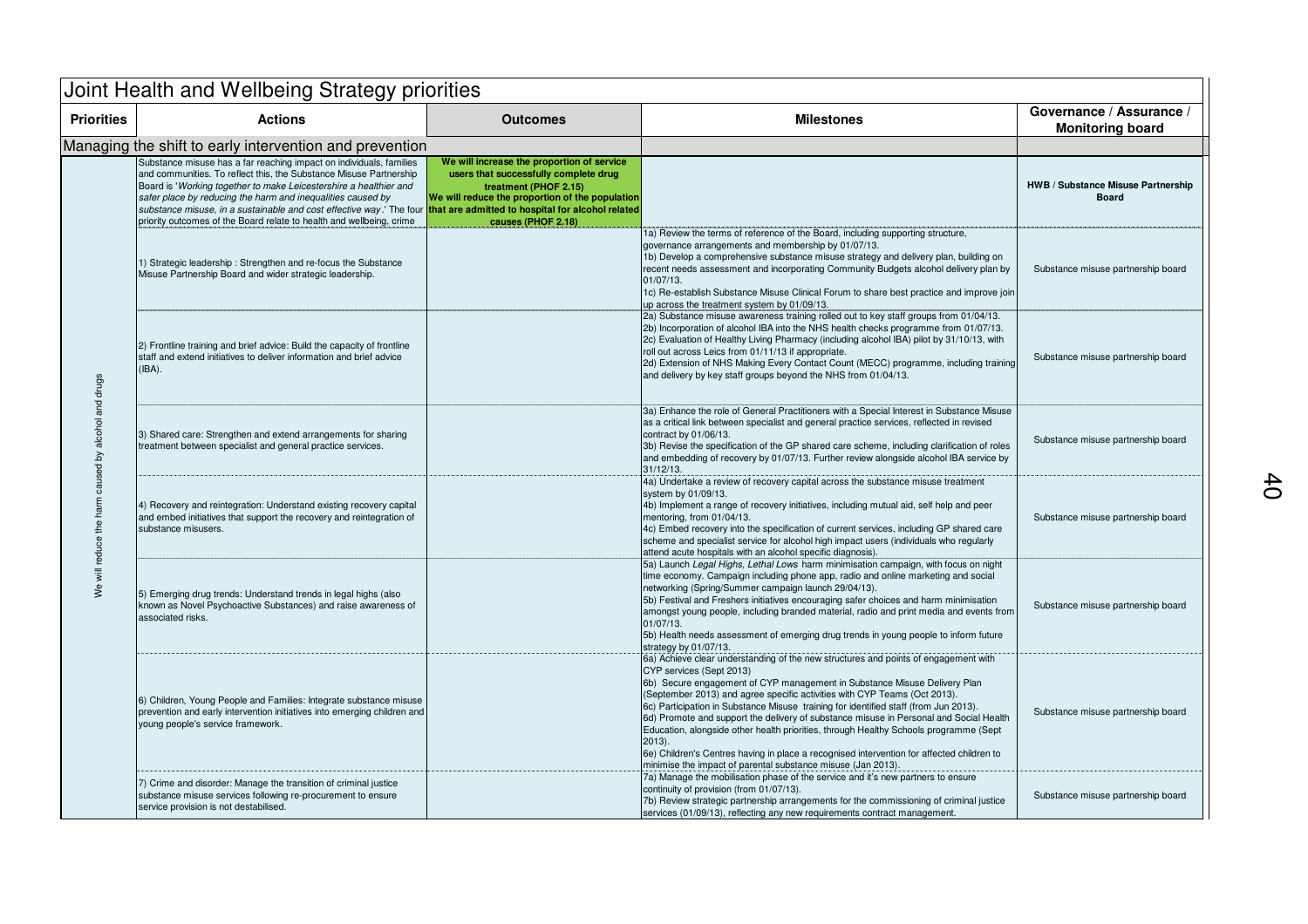| Joint Health and Wellbeing Strategy priorities |                                                                                                                                                                                                                                                |                                                                                                                                                                                                                                                                                                                        |                                                                                                                                                           |                                                                  |  |
|------------------------------------------------|------------------------------------------------------------------------------------------------------------------------------------------------------------------------------------------------------------------------------------------------|------------------------------------------------------------------------------------------------------------------------------------------------------------------------------------------------------------------------------------------------------------------------------------------------------------------------|-----------------------------------------------------------------------------------------------------------------------------------------------------------|------------------------------------------------------------------|--|
| <b>Priorities</b>                              | <b>Actions</b>                                                                                                                                                                                                                                 | <b>Outcomes</b>                                                                                                                                                                                                                                                                                                        | <b>Milestones</b>                                                                                                                                         | Governance / Assurance /<br><b>Monitoring board</b>              |  |
|                                                | Managing the shift to early intervention and prevention                                                                                                                                                                                        |                                                                                                                                                                                                                                                                                                                        |                                                                                                                                                           |                                                                  |  |
| nealth service                                 | We will improve the provision of sexual health services by procuring<br>an integrated sexual health service and reviewing the<br>appropriateness of services across primary care and voluntary<br>sector.                                      | We will continue to increase the proportion of the<br>population aged 15-24 that are diagnosed with<br>chlamydia (PHOF: 3.02)<br>We will reduce the proportion of people presenting<br>with HIV at a late stage of infection (PHOF 3.04)<br>We will continue to reduce the rate of under 18<br>conceptions (PHOF 2.04) |                                                                                                                                                           | HWB / Staying Healthy / Teenage<br><b>Pregnancy Executive</b>    |  |
|                                                | 1) Procurement of new integrated sexual health service across<br>Leicester, Leicestershire & Rutland, incorporating open access GUM,<br>Contraceptive Services & Chlamydia Screening.<br>(2) Review of Sexual Health services in primary care. |                                                                                                                                                                                                                                                                                                                        | 1) Integrated Sexual Health Service to be procured and operational by 2nd January 2014.<br>2) Review to be completed by end of 2013/14                    | Staying Healthy / CCGs                                           |  |
|                                                | 3) Review of voluntary sector SH/HIV service contracts to ensure<br>targeted approach to prevention for the most at risk populations.                                                                                                          |                                                                                                                                                                                                                                                                                                                        | 3) Review completed by September 2013 to inform 13/14 commissioning round                                                                                 | <b>Staying Healthy</b>                                           |  |
|                                                | 4) Local engagement in delivery of HIV Prevention England<br>campaigns for most at risk populations                                                                                                                                            |                                                                                                                                                                                                                                                                                                                        | 4) Work with local HIV voluntary sector organisations to establish plan May 13; delivery of<br>plan June onwards; Evaluation & feedback February/March 14 | <b>Staying Healthy</b>                                           |  |
|                                                | 5) Local implementation of national 3C's (chlamydia, contraception,<br>condoms) pilot project to improve chlamydia screening/sexual health<br>offer to 15-24's from general practice.                                                          |                                                                                                                                                                                                                                                                                                                        | [5] 3C intervention to be offered in practices July 2013 onwards                                                                                          | Staying Healthy / CCGs                                           |  |
|                                                | 6) Deliver the annual multi-agency work plan of the Teenage<br><b>Pregnancy Executive</b>                                                                                                                                                      |                                                                                                                                                                                                                                                                                                                        | 6) TP Plan to be delivered throughout 2013/14                                                                                                             | <b>Staying Healthy and Teenage Pregnancy</b><br><b>Executive</b> |  |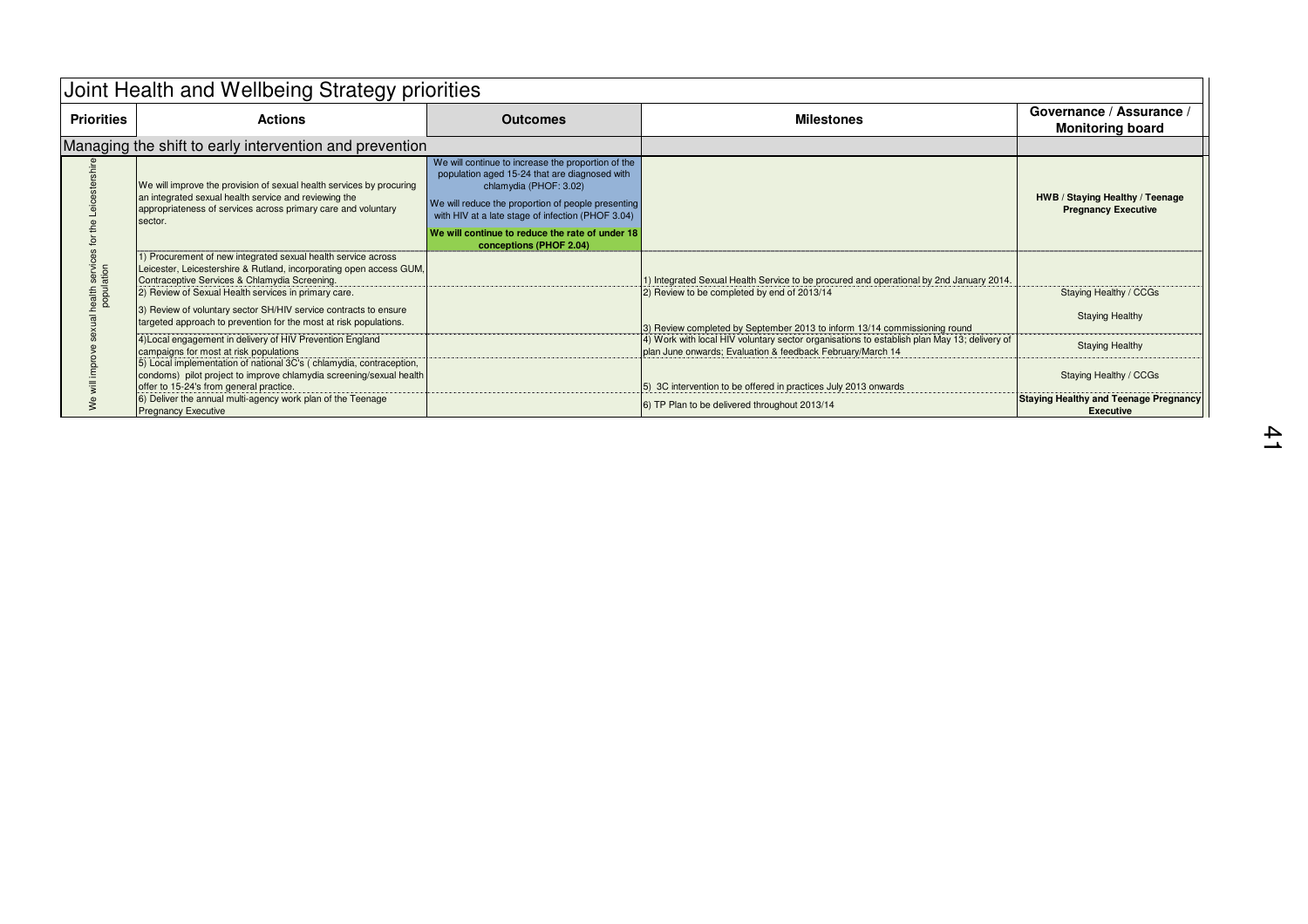| Joint Health and Wellbeing Strategy priorities                                                                                          |                                                                                                                                                                                                                                                                                                                                                                                                                                                                                      |                                                                                                                                                                                                                                                            |                                                                                                                                                                                                                                                                                                                                                                                                                                                                                |                                                                    |
|-----------------------------------------------------------------------------------------------------------------------------------------|--------------------------------------------------------------------------------------------------------------------------------------------------------------------------------------------------------------------------------------------------------------------------------------------------------------------------------------------------------------------------------------------------------------------------------------------------------------------------------------|------------------------------------------------------------------------------------------------------------------------------------------------------------------------------------------------------------------------------------------------------------|--------------------------------------------------------------------------------------------------------------------------------------------------------------------------------------------------------------------------------------------------------------------------------------------------------------------------------------------------------------------------------------------------------------------------------------------------------------------------------|--------------------------------------------------------------------|
| <b>Priorities</b>                                                                                                                       | <b>Actions</b>                                                                                                                                                                                                                                                                                                                                                                                                                                                                       | <b>Outcomes</b>                                                                                                                                                                                                                                            | <b>Milestones</b>                                                                                                                                                                                                                                                                                                                                                                                                                                                              | Governance / Assurance /<br><b>Monitoring board</b>                |
|                                                                                                                                         | Managing the shift to early intervention and prevention                                                                                                                                                                                                                                                                                                                                                                                                                              |                                                                                                                                                                                                                                                            |                                                                                                                                                                                                                                                                                                                                                                                                                                                                                |                                                                    |
| trom<br>preventing people<br>to stop smoking<br>uce smoking prevalence by<br>smoke and helping people t<br>요 S<br>further r<br>starting | Cigarette smoking is the greatest single cause of illness and<br>premature death in the Leicestershire. Tobacco-free Leicestershire &<br>Rutland (TLR) is the local tobacco control alliance and has the<br>agreed mission to reduce the prevalence, power and influence of<br>tobacco through advocacy, education and community organization.<br>The 2013-14 fiscal year will see continued expansion of the tobacco<br>free young person program and an increased focus on illicit | We will reduce the proportion of adults that<br>smoke (PHOF 2.14)<br>We will reduce the proportion of children that<br>smoke (PHOF 2.09)<br>We will continue to increase the proportion of<br>adults that are able to access smoking cessation<br>services |                                                                                                                                                                                                                                                                                                                                                                                                                                                                                | HWB / Staying Healthy / Tobacco-free<br>Leicestershire and Rutland |
|                                                                                                                                         | Building capacity for the enforcement aspect of the tobacco control<br>program through Trading Standards.                                                                                                                                                                                                                                                                                                                                                                            |                                                                                                                                                                                                                                                            | 1. Local to Leicestershire; a new, illicit-tobacco focused Trading Standards officer and illicit<br>tobacco pilot project to begin September/ October 2013 that are intended to generate<br>usable intelligence to address the issue of illicit tobacco. Additionally, a regional Trading<br>Standards position to coordinate illicit tobacco (and alcohol) activity with regional and<br>national partners (HMRC, UKBA, etc) will begin for the East Midlands by Autumn 2013. | Tobacco-free Leicestershire & Rutland<br>(TLR)                     |
|                                                                                                                                         | 2. Improve awareness and support of tobacco control services and<br>programs through better use of advocacy, media and social media.                                                                                                                                                                                                                                                                                                                                                 |                                                                                                                                                                                                                                                            | 2. A renewed engagement and communications plan will be ready in May 2013. There will<br>be local tie-in to national campaigns such as No Smoking Day (March), Stoptober<br>(October) and World No Tobacco Day (May) and others as opportunity arises. Step Right<br>Out campaign to be re-launched in May/ June with website.                                                                                                                                                 | Tobacco-free Leicestershire & Rutland<br>(TLR)                     |
|                                                                                                                                         | 3. Continue to improve and increase effectiveness and reach of the<br>Tobacco Free Young Person program.                                                                                                                                                                                                                                                                                                                                                                             |                                                                                                                                                                                                                                                            | 3. Maintain at least 80% of participating schools in program while adding at least 5 new<br>schools each academic year. Expand Tobacco Free Young Person program to non-<br>school environments (Youth offending Service, Young Person diversion programs, etc).                                                                                                                                                                                                               | Tobacco-free Leicestershire & Rutland<br>(TLR)                     |
|                                                                                                                                         | 4. Evaluate the Tobacco Control program (including stop smoking<br>service) as part of a program of on-going evaluation to demonstrate<br>that 1. the program works, and 2. it provides value for money.                                                                                                                                                                                                                                                                             |                                                                                                                                                                                                                                                            | 4. Tobacco Control program evaluation to be commissioned during 2013-14 fiscal year.<br>Evaluation report is expected by November 2013.                                                                                                                                                                                                                                                                                                                                        | Tobacco-free Leicestershire & Rutland<br>(TLR)                     |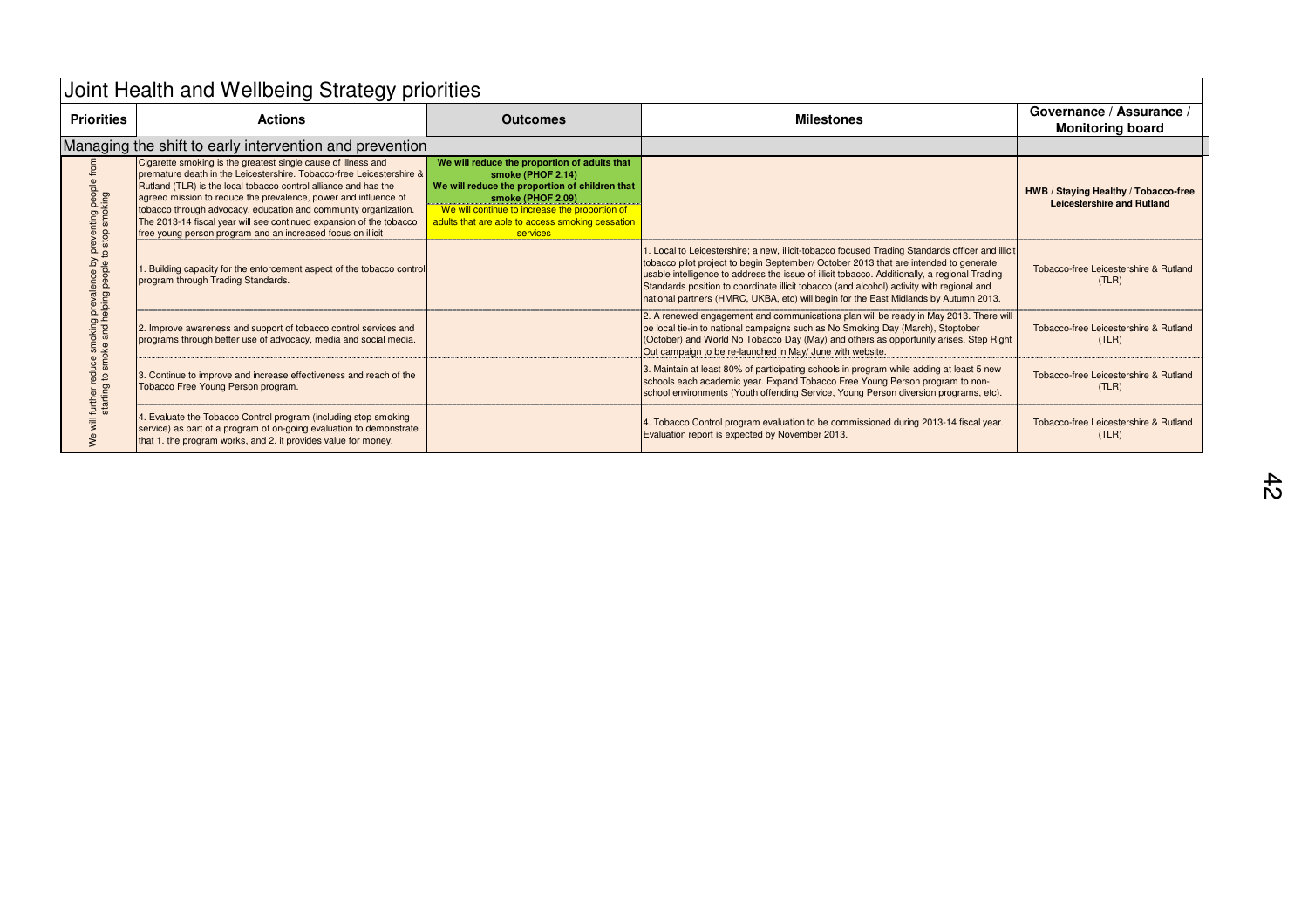| Joint Health and Wellbeing Strategy priorities      |                                                                                                                                                                                                                                                                                                                   |                                                                                                                               |                                                                                                                                                                                                                                         |                                                     |
|-----------------------------------------------------|-------------------------------------------------------------------------------------------------------------------------------------------------------------------------------------------------------------------------------------------------------------------------------------------------------------------|-------------------------------------------------------------------------------------------------------------------------------|-----------------------------------------------------------------------------------------------------------------------------------------------------------------------------------------------------------------------------------------|-----------------------------------------------------|
| <b>Priorities</b>                                   | <b>Actions</b>                                                                                                                                                                                                                                                                                                    | <b>Outcomes</b>                                                                                                               | <b>Milestones</b>                                                                                                                                                                                                                       | Governance / Assurance /<br><b>Monitoring board</b> |
|                                                     | Managing the shift to early intervention and prevention                                                                                                                                                                                                                                                           |                                                                                                                               |                                                                                                                                                                                                                                         |                                                     |
| luce the number of peopl<br>prematurely from cancer | Cancer is the most common cause for people dying prematurely in<br>Leicestershire. About half of all cancers can be prevented by lifestyle <b>from cancer (PHOF: 4.05)</b>                                                                                                                                        | We will reduce the rate of premature mortality                                                                                |                                                                                                                                                                                                                                         |                                                     |
|                                                     | changes including avoiding smoking and excess alcohol and by<br>maintaining an active lifestyle e.g. healthy diet and healthy weight and<br>avoiding excessive sun exposure. Many cancers can also cured<br>provided they are detected and treated early. Broadly speaking our                                    | We will reduce the gap in life expectancy and<br>health expectancy between the richest and<br>poorest communities (PHOF: 0.2) |                                                                                                                                                                                                                                         | HWB / Staying Healthy                               |
|                                                     | 1) We will develop a Leicestershire County Council cancer prevention<br>and early treatment group and link and align this group's work with<br>existing and planned cancer work plans in both Leicestershire CCGs.                                                                                                |                                                                                                                               | 1a) Development of the Leicestershire County Council Cancer Strategy Group by August<br>2013; 1b) Develop a Leicestershire County Council cancer prevention and early diagnosis<br>strategy and action plan in 2014/14.                 | Staying Healthy / CCGs                              |
|                                                     | 2) We will facilitate, promote and increase cancer symptom and<br>cancer screening awareness amongst the public particularly in<br>people at higher risk of developing cancer.                                                                                                                                    |                                                                                                                               | 2) Cervical screening social marketing campaign for 25-29 year olds in 2013/14                                                                                                                                                          | <b>Staying Healthy</b>                              |
|                                                     | [3) We will work with CCG colleagues to address barriers to early<br>presentation and onward referral of patients suspected of having<br>cancer. In doing so we will promote social inclusion to enhance and<br>facilitate access to cancer diagnostic and treatment services and<br>cancer screening programmes. |                                                                                                                               | 3) Collaborate with CCGs/GPs to complete Leicestershire GP Cancer audit - to promote<br>understanding of late presentation and diagnosis and barriers to timely diagnosis and<br>treatment and to reduce variability in cancer outcomes | Staying Healthy / CCGs                              |